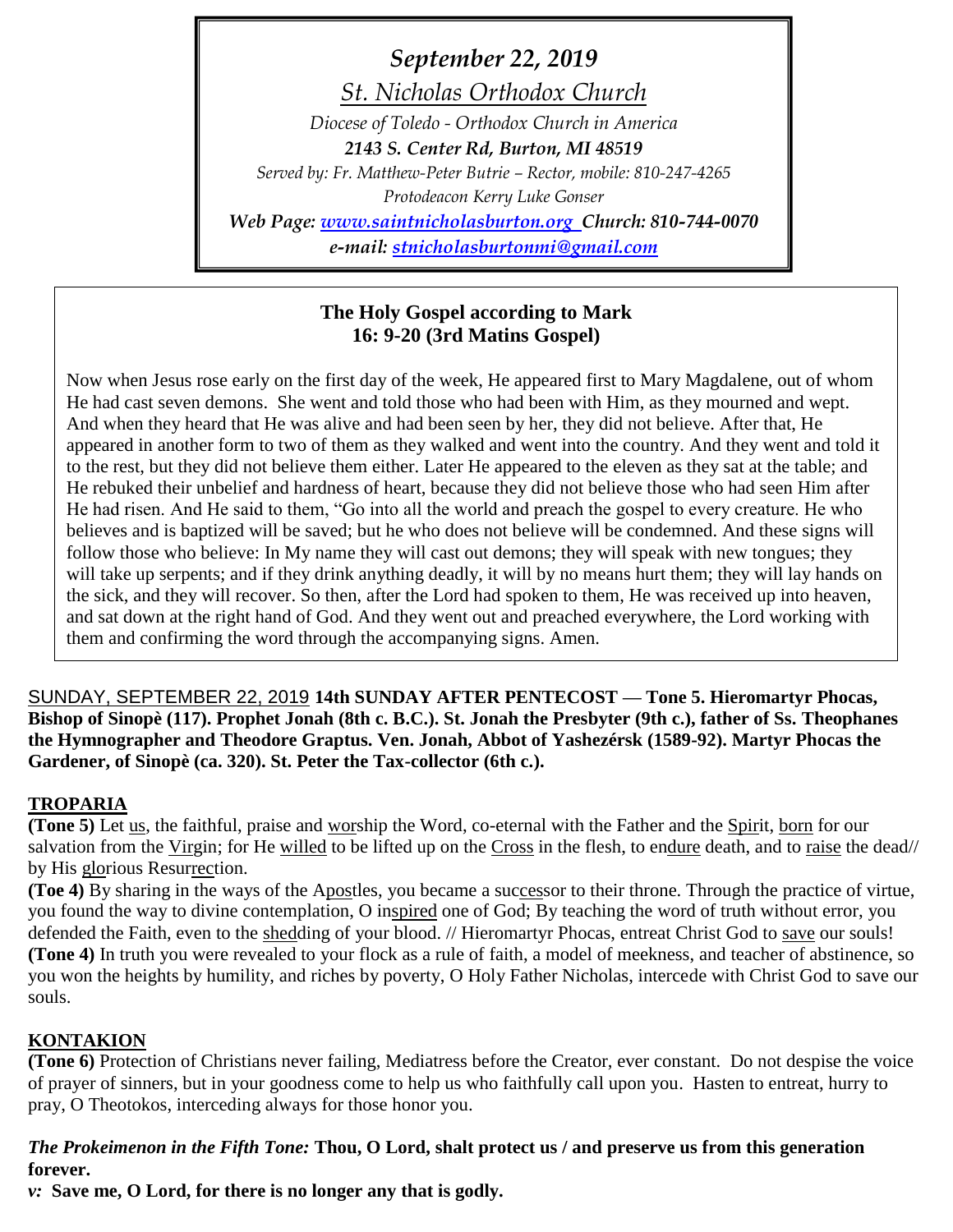### **THE READING FROM THE SECOND EPISTLE OF PAUL TO THE CORINTHIANS (1:21-2:4)** Brethren: it is God who establishes us with you in Christ, and has commissioned us; he has put his seal upon us and given us his Spirit in our hearts as a guarantee. But I call God to witness against me -- it was to spare you that I refrained from coming to Corinth. Not that we lord it over your faith; we work with you for your joy, for you stand firm in your faith. For I made up my mind not to make you another painful visit. For if I cause you pain, who is there to make me glad but the one whom I have pained? And I wrote as I did, so that when I came I might not suffer pain from those who should have made me rejoice, for I felt sure of all of you, that my joy would be the joy of you all. For I wrote you out of much affliction and anguish of heart and with many tears, not to cause you pain but to let you know the abundant love that I have for you.

## *Alleluia, Tone 5*

- *v:* **I will sing of Thy mercies, O Lord, forever; with my mouth I will proclaim Thy truth from generation to generation.**
- *v:* **For Thou hast said: Mercy will be established forever; Thy truth will be prepared in the heavens.**

**THE HOLY GOSPEL ACCORDING TO LUKE (5:1-11)** At that time, while the people pressed upon Jesus to hear the word of God, he was standing by the lake of Gennesaret. And he saw two boats by the lake; but the fishermen had gone out of them and were washing their nets. Getting into one of the boats, which was Simon's, he asked him to put out a little from the land. And he sat down and taught the people from the boat. And when he had ceased speaking, he said to Simon, "Put out into the deep and let down your nets for a catch." And Simon answered, "Master, we toiled all night and took nothing! But at your word I will let down the nets." And when they had done this, they enclosed a great shoal of fish; and as their nets were breaking, they beckoned to their partners in the other boat to come and help them. And they came and filled both the boats, so that they began to sink. But when Simon Peter saw it, he fell down at Jesus' knees, saying, "Depart from me, for I am a sinful man, O Lord." For he was astonished, and all that were with him, at the catch of fish which they had taken; and so also were James and John, sons of Zebedee, who were partners with Simon. And Jesus said to Simon, "Do not be afraid; henceforth you will be catching men." And when they had brought their boats to land, they left everything and followed him.

**COMMUNION HYMN** Praise the Lord from the heavens! Praise Him in the highest! Alleluia, Alleluia, Alleluia!

### **Hieromartyr Phocas – September 22**

Hieromartyr Phocas was born in the city of Sinope (present day Sinop, Turkey, on the Black Sea). From youth he led a virtuous Christian life, and in his adult years he became Bishop of Sinope. Saint Phocas converted many pagans to faith in Christ. At the time of a persecution against Christians under the emperor Trajan (98-117), the governor demanded that the saint renounce Christ. After fierce torture they enclosed Saint Phocas in a hot bath, where he died a martyr's death in the year 117.

In the year 404, the relics of the saint were transferred to Constantinople (July 22).

The Hieromartyr Phocas is especially venerated as a defender against fires, and also as a helper of the drowning.

### **Martyr Phocas the Gardener – September 22**

The Holy Martyr Phocas the Gardener came from the city of Sinope on the southern shore of the Black Sea. Having a small garden, he lived modestly. He sold what he grew, and supported himself on the proceeds. He helped the needy and paid for the housing of vagrants. The Christian piety of the saint had a great influence on other people. Even pagans deferred to him with deep respect. Under his influence they often abandoned their error and accepted the Christian Faith.

The governor of the district, aware that Saint Phocas was spreading Christian teachings, gave orders to find and kill him. The saint himself accidentally came upon those sent after him, and without revealing his name, he courteously received them, fed them and prepared a place for them to spend the night.

At night he went into the garden, then prepared a grave and a place for his burial. He even made arrangements for all his possessions to be distributed to the poor after his death. In the morning Saint Phocas declared to the strangers that it was he for whom they were searching, and told them to fulfill the duty entrusted to them. The visitors were distressed, not wanting to kill the kindly saint. They felt honor bound to spare Saint Phocas, but he would not hear of it, and humbly bent his head beneath the sword.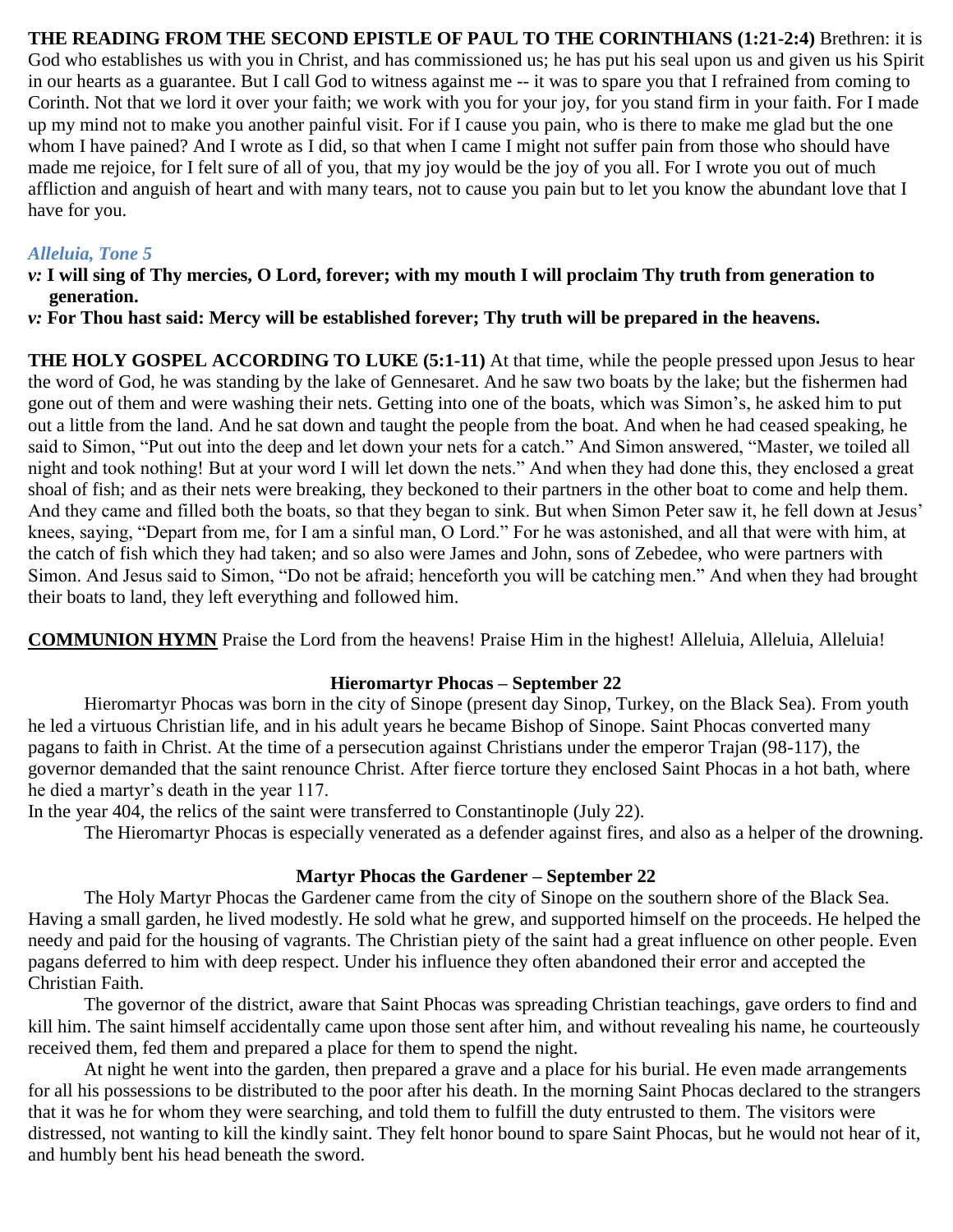They buried the holy Martyr Phocas in the grave that he himself had prepared in the garden. The place of his burial was glorified by miracles, and later a church was built there. An accurate account of the martyr's death was collected by Asterius of Amasea (+ 410). The holy Martyr Phocas is especially venerated by seafarers, and he is called upon by those traveling by sea. [www.oca.org](http://www.oca.org/)

September 22, 2019

န္ကြိုးေခါင္ဆိုးေခါင္ဆိုးေခါင္း ကိုင္း ခင္ဆိုးေခါင္ဆိုးေခါင္ဆိုးေခါင္း ဆိုင္းေခါင္းေခါင္ဆိုးေခါင္ဆိုးေခါင္ဆိုး

**CANDLE INTENTIONS FOR THE HEALTH AND BLESSINGS OF**  Phillip, Barbara, Jennifer, Douglas & Niki Dorothy Goodman Mary, Angelo & Helen Angelo & Helen Popoff Mary, Angelo, Helen & Alex **Alex** Alex **Alex Alex Alex Alex & Magda Popoff** Health & blessings for Dennis Goodman & Cindy Branoff Dennis & Eileen Good health for all of our grandkids  $\&$  their families Angelo  $\&$  Christine Fr. Tom, Fr. Paul, Fr. Joe, Fr. Dimitrie, Fr. Anthony, Matushka Rose Marie, Joan, Angelo, Christine, Dorothy, Peter, Reggie, Anna, Alex, Irene, Allen, Deborah, Rimi, Susan, Luba, Kosta, Stojan, Mira, Bosa, Christopher, Allison, Jeanette, Nicholas, Margaret, Joseph, Ted, Marlene, Gladys, my family and friends Joe Tome Special Intention Joe Tome Health, God's blessings & a speedy recovery for Phil Brown Nancy, Tom, Danny & Megan

## **CANDLE INTENTIONS FOR BLESSED REPOSE**

Tom Branoff (40 days on 9/19/19) Memory Eternal Linda, Peter & Marilyn Blessed Repose Andrew Panoff Angelo & Christine Blessed Repose for Tom Branoff (40 days) Angelo & Christine Blessed Repose Luka Prusac (1 yr.) Angelo & Christine Theodora & Kosta Papalazarou, Germanos Batcos, Evangelia & Nikolaos Bakousidis Lena Bakousidis Peter Popoff Alex & Magda Popoff The repose of the souls of Nicholas & Harold Laurie Brock Laurie Brock

ခရွိက ခရွိက ခရွိက ခရွိက အိုင်း အိုင်း ခရွိက ခရွိက ခရွိက ခရွိက ခရွိက ခရွိက ခရွိက ခရွိက ခရွိက ခရွိက

**WELCOME** to all our friends and visitors. Please join us in our fellowship hall.

**COFFEE, DONUTS & DESSERTS** are provided today by Linda Branoff & family in memory of Thomas Branoff (40 days).

**PROSFORA FOR DIVINE LITURGY** is needed. Anyone who can bake some it would be greatly appreciated. There is a prosfora seal available if anyone needs to borrow one.

**MONTHLY NEWSLETTER** Our newsletter crew is meeting Tuesday, Sept. 24<sup>th</sup> at 9:30 to fold & put labels on the newsletter. If you're able & willing we definitely need some help. We meet once a month (usually on a Tuesday) so if you can't come this month but would like a call in the future just call or email the office.

**THANK YOU** everyone for all of your prayers, support & help in the last year & with Luka's Parastas. You are appreciated very much. *Mira & Stojan Prusac*

**THE ANNUAL ELECTION** will take place on Sunday, November 3<sup>rd</sup>. As of today the nominees for parish council are: Mary Abu-Aita, Paul Brayan, Phil Brown, Connie Maxim, Ian Price, Bob Steiner.

If your name is listed above and you do not wish to run for the parish council OR if you would like to nominate someone, please call the parish office at 810-744-0070.